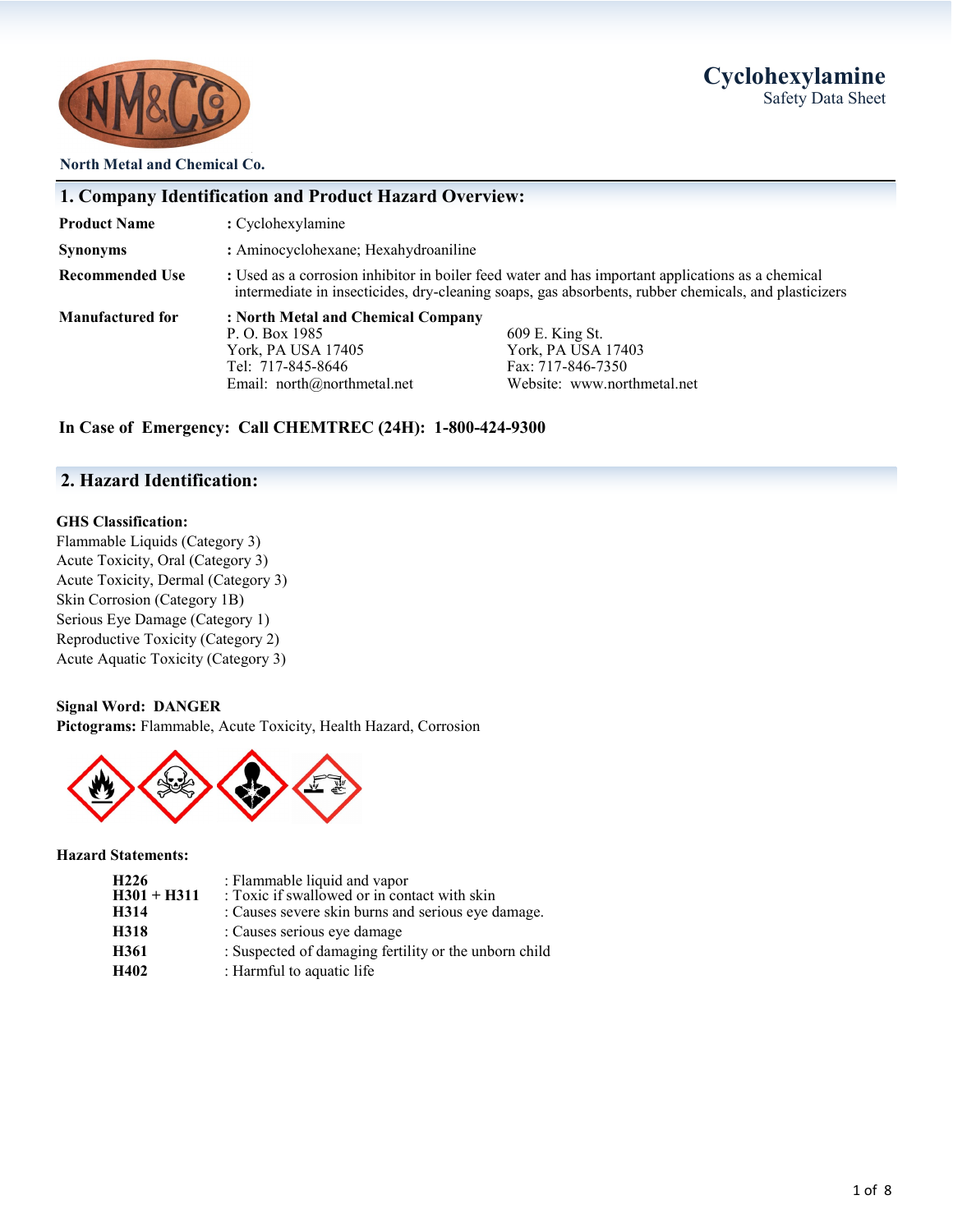## **2. Hazard Identification:**

| <b>Precautionary Statements:</b><br><b>Prevention:</b> |                                                                                                                                                                                            |
|--------------------------------------------------------|--------------------------------------------------------------------------------------------------------------------------------------------------------------------------------------------|
| P <sub>201</sub>                                       | : Obtain special instructions before use                                                                                                                                                   |
| P <sub>2</sub> 0 <sub>2</sub>                          | : Do not handle until all safety precautions have been read and understood                                                                                                                 |
| <b>P210</b>                                            | : Keep away from heat/sparks/open flames/hot surfaces - No smoking                                                                                                                         |
| P233                                                   | : Keep container tightly closed                                                                                                                                                            |
| P <sub>241</sub>                                       | : Use explosion-proof electrical/ventilating/lighting equipment                                                                                                                            |
| P <sub>242</sub>                                       | : Use only non-sparking tools                                                                                                                                                              |
| P <sub>243</sub>                                       | : Take precautionary measures against static discharge                                                                                                                                     |
| P <sub>264</sub>                                       | : Wash contact area thoroughly after handling                                                                                                                                              |
| P <sub>270</sub>                                       | : Do not eat, drink, or smoke when using this product                                                                                                                                      |
| P <sub>273</sub>                                       | : Avoid release to the environment                                                                                                                                                         |
| P <sub>280</sub>                                       | : Wear protective gloves/protective clothing/eye protection/face protection.                                                                                                               |
| P <sub>281</sub>                                       | : Use personal protective equipment as required                                                                                                                                            |
| $P303 + P361 + P353$                                   | : IF ON SKIN or hair: Remove/Take off immediately all contaminated clothing. Rinse skin with<br>water/ shower                                                                              |
| $P305 + P351 +$                                        |                                                                                                                                                                                            |
| $P338 + P310$                                          | : IF IN EYES: rinse cautiously with water for several minutes. Remove contact lenses, if present<br>and easy to do. Continue rinsing. Immediately call a POISON CENTER or doctor/physician |
| $P301 + P310 + P330$                                   | : IF SWALLOWED: Immediately call a POISON CENTER or doctor/physician. Rinse Mouth                                                                                                          |
| $P301 + P330 + P331$                                   | : IF SWALLOWED: Rinse mouth. Do NOT induce vomiting                                                                                                                                        |
| $P304 + P340 + P310$                                   | : IF INHALED: Remove person to fresh air and keep in position comfortable for breathing                                                                                                    |
| $P308 + P313$                                          | : IF exposed or concerned: Get medical advice/attention                                                                                                                                    |
| P363                                                   | : Wash contaminated clothing before reuse.                                                                                                                                                 |
| $P370 + P378$                                          | : In case of fire: Use dry sand, dry chemical or alcohol-resistant foam for extinction.                                                                                                    |
| $P403 + P235$                                          | : Store in a well-ventilated place. Keep cool.                                                                                                                                             |
| $P273 + P405$                                          | : Avoid release to the environment. Store Locked Up.                                                                                                                                       |
| <b>P501</b>                                            | : Dispose of contents/container in accordance with local/state/federal regulations.                                                                                                        |
|                                                        |                                                                                                                                                                                            |

## **3. Composition/Information on Ingredient:**

| <b>Chemical Name</b>   | : Cyclohexylamine |  |  |
|------------------------|-------------------|--|--|
| <b>Chemical Family</b> | : Amines          |  |  |

**Chemical Formula**  $:C_6H_{13}N$ 

| Substance:      | <b>CAS Number:</b> |                 | Compo. $(\%$ )  |
|-----------------|--------------------|-----------------|-----------------|
| Cyclohexylamine | $108-91-8$         | $203 - 629 - 0$ | $\approx$ =100% |

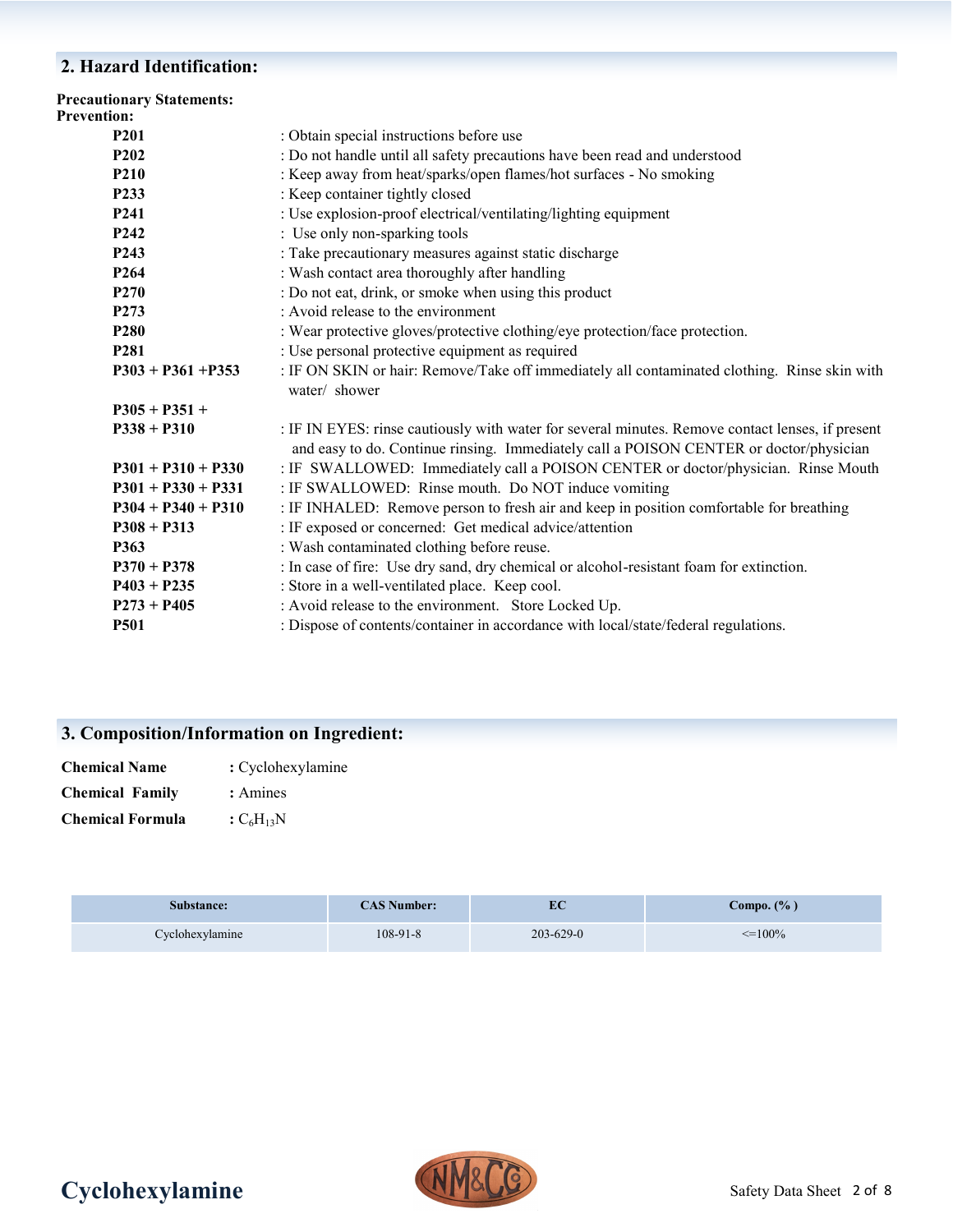## **4. First Aid Measures:**  General Advice: : Consult a physician. Show this safety data sheet to the doctor in attendance. Move out of dangerous area. **Eyes** : Flush skin with running water for at least fifteen minutes. Remove any contact lenses. Get medical aid/ attention immediately. Continue to rinse eyes during transport to the hospital. **Skin** : Remove contaminated clothing. Wash skin with plenty of running water and soap. Take victim immediately to the hospital. Consult a physician. **Ingestion** : If the product is swallowed, first rinse mouth. Give small amount of water to drink. Call doctor/ physician/poison center immediately. Do not induce vomiting. Never give anything by mouth to an unconscious person. If a person vomits, place him/her in recovery position so the vomit does not enter lungs. **Inhalation** : If safe to do so, remove individual from further exposure. Keep warm and at rest. If breathing has ceased, give artificial respiration. Do not give mouth to mouth resuscitation. Get medical attention/ consult a physician immediately. **Note to Physician** : Treat symptomatically. **PPE for first responders** : Gloves and safety goggles are highly recommended.

## **5. Fire Fighting Measures:**

| Flash Point $(^{\circ}C)$                            | : $27 \text{ °C}$ (81 °F) - closed cup                                                                                                                                                                                                                                                                                                                                                                                                                                                                                                            |
|------------------------------------------------------|---------------------------------------------------------------------------------------------------------------------------------------------------------------------------------------------------------------------------------------------------------------------------------------------------------------------------------------------------------------------------------------------------------------------------------------------------------------------------------------------------------------------------------------------------|
| <b>Flammable Limits</b>                              | : Upper explosion limit: $9.4\%$ (V); Lower explosion limit: $1.6\%$ (V)                                                                                                                                                                                                                                                                                                                                                                                                                                                                          |
| <b>Auto ignition Temp.</b>                           | : Not available.                                                                                                                                                                                                                                                                                                                                                                                                                                                                                                                                  |
| <b>Flammable Class</b>                               | : Not available.                                                                                                                                                                                                                                                                                                                                                                                                                                                                                                                                  |
| <b>General Hazard</b>                                | : Evacuate personnel downwind in-order to avoid inhalation of irritating and/or harmful fumes and smoke.                                                                                                                                                                                                                                                                                                                                                                                                                                          |
| <b>Extinguishing Media</b>                           | : Use water spray, alcohol-resistant foam, dry chemical, or carbon dioxide.                                                                                                                                                                                                                                                                                                                                                                                                                                                                       |
| <b>Special hazards arising</b><br>from the substance | : Carbon oxides, Nitrogen Oxides (NOx)                                                                                                                                                                                                                                                                                                                                                                                                                                                                                                            |
|                                                      | Fire Fighting Procedures: Hazardous decomposition and combustion products such as carbon/nitrogen oxides can be formed if<br>product is burning. Cool exposed containers with water spray to prevent over heating.                                                                                                                                                                                                                                                                                                                                |
|                                                      | Fire Fighting Equipment: Respiratory and eye protection are required for fire fighting personnel. Full protective equipment<br>(bunker gear) and self-contained breathing apparatus (SCBA) should be used for all indoor fires and any<br>significant outdoor fires. Evacuate area and fight fire from safe distance or a protected location. Move<br>fire-exposed containers, if allowable without sacrificing the safety of the firefighters. If possible,<br>firefighters should control run-off water to prevent environmental contamination. |

## **6. Accidental Release Measures:**

| <b>Protective Gear for</b><br>Personnel<br>Environmental           | : Wear respiratory protection. Avoid breathing vapors, mist, or gas. Ensure adequate ventilation.<br>Remove all sources of ignition. Evacuate personnel to safe areas. Beware of vapors accumulating to<br>form explosive concentrations. Vapors can accumulate in low areas. |
|--------------------------------------------------------------------|-------------------------------------------------------------------------------------------------------------------------------------------------------------------------------------------------------------------------------------------------------------------------------|
| <b>Precaution</b>                                                  | : Prevent further leakage or spillage if safe to do so. Do not let product enter drains. Discharge into the<br>environment must be avoided.                                                                                                                                   |
| <b>Methods and materials</b><br>for containment and<br>cleaning up | : Contain spillage, and then collect with an electronically protected vacuum cleaner or by wet-brushing<br>and place in container for disposal according to local regulations.                                                                                                |
| <b>Release Notes</b>                                               | : If spill could potentially enter any waterway, including intermittent dry creeks, contact local authorities.                                                                                                                                                                |



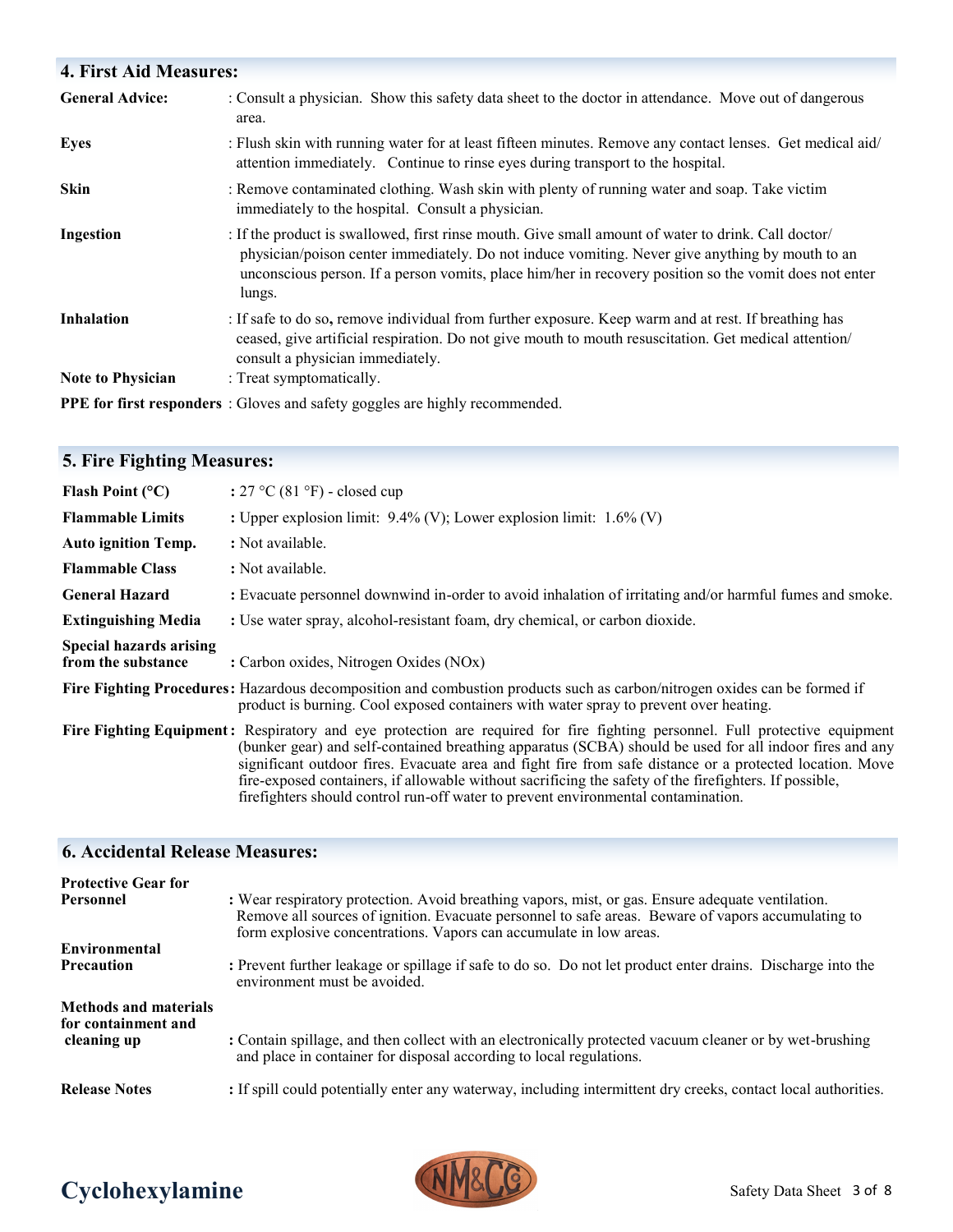### **7. Handling and Storage:**

### **Handling :** Avoid contact with skin and eyes. Avoid inhalation of vapor or mist. Keep away from sources of ignition. No smoking. Take measures to prevent the build up of electrostatic charge.

**Storage :** Store in a cool, dry well-ventilated area. Keep containers closed and up right when not in use. Keep product isolated from incompatible materials/conditions. Handle under inert gas. Protect from moisture. Air sensitive. Storage class (TRGS 510): Flammable Liquids

### **8. Exposure Controls and Personal Protection:**

#### Component CAS-No. Value Control **Basis** parameters Cyclohexylamine 108-91-8 **TWA** 10.000000 ppm USA. ACGIH Threshold Limit Values  $(TLV)$ **Remarks Upper Respiratory Tract irritation** Eve irritation Not classifiable as a human carcinogen **TWA** USA. ACGIH Threshold Limit Values 10 ppm  $(TLV)$ **Upper Respiratory Tract irritation** Eye irritation Not classifiable as a human carcinogen TWA 10.000000 ppm USA, NIOSH Recommended 40.000000 **Exposure Limits** mg/m3

#### Components with workplace control parameters

**Engineering Controls:** Use appropriate engineering controls to avoid contact with skin, eyes, and clothing. Wash hands before breaks and immediately after handling the product.

#### **Personal Protective Equipment:**

**Eyes and face:** Tightly fitting safety goggles. Face shield (8-inch minimum). Use equipment for eye protection tested and approved under appropriate government standards such as NIOSH.

**Skin:** Avoid direct contact with skin. Wear rubber gloves, apron, boots or whole bodysuit when handling this product. Gloves must be inspected prior to use. Use proper glove removal technique (without touching glove's outer surface) to avoid skin contact with this product. Dispose of any contaminated gloves after use in accordance with applicable laws and good laboratory practices. Wash and dry hands.

**Body Protection:** Complete suit protecting against chemicals; flame retardant anti-static protective clothing. The type of protective equipment must be selected according to the concentration and amount of dangerous substance at the specific work place.

**Respiratory:** Where risk assessment shows air-purifying respirators are appropriate, use full-face respirator with multi-purpose combination respirator cartridges as a back up to engineering controls. If the respirator is the sole means of protection, use a full-face supplied air respirator. Use respirators and components tested and approved under appropriate government standards such as NIOSH.

**Work Hygienic Practices:** Facilities storing or using this material should be equipped with emergency eyewash, and a safety shower. Good personal hygiene practices should always be followed.

#### **Control of Environmental**

**Exposure**: Prevent further leakage or spillage if safe to do so. Do not let product enter drains. Discharge into the environment must be avoided.



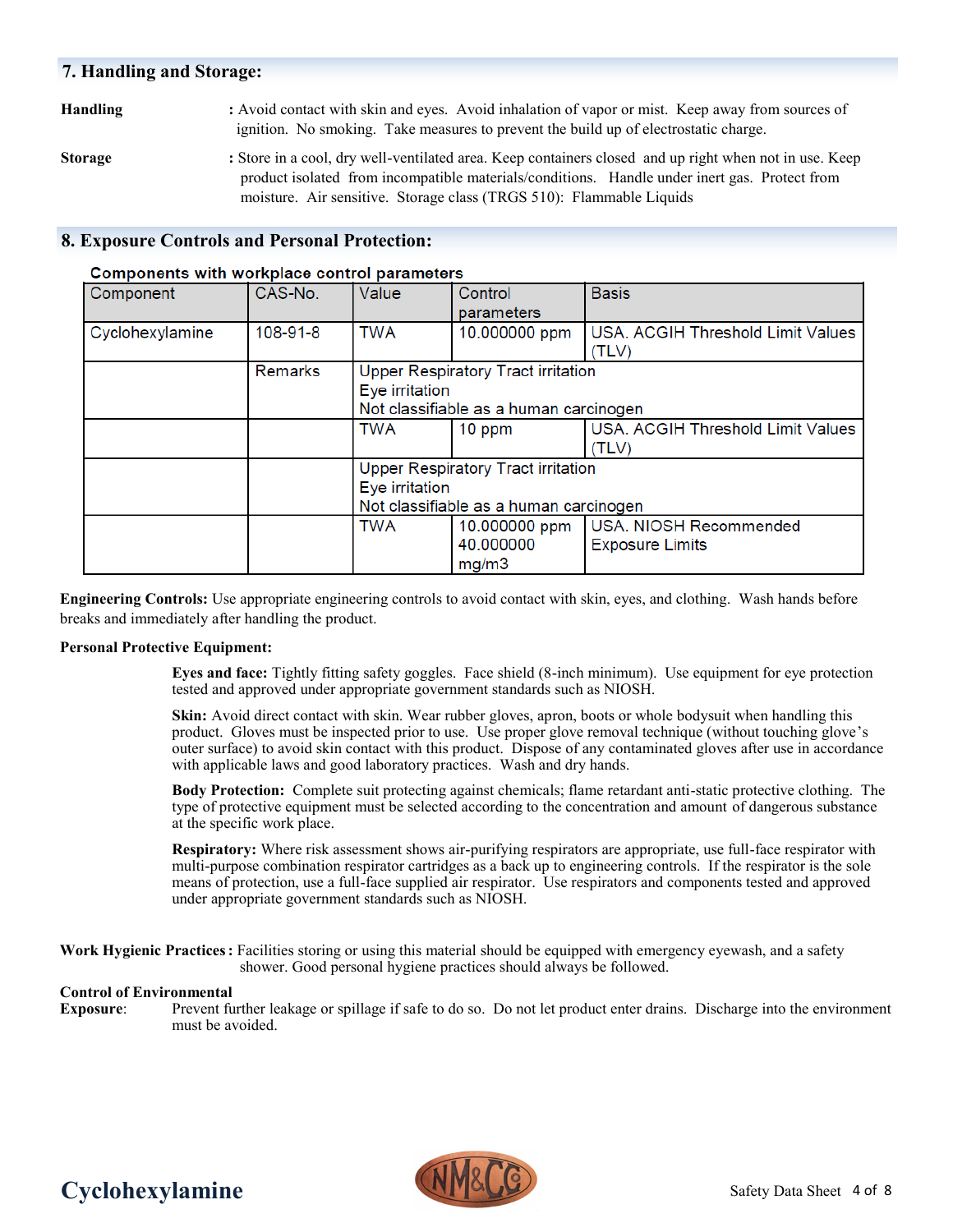### **9. Chemical and Physical Properties:**

| Appearance                                            | : Liquid                              | <b>Lower Explosive Limit</b>                      | $: 1.6\%$ (V)                                                  |
|-------------------------------------------------------|---------------------------------------|---------------------------------------------------|----------------------------------------------------------------|
| Odor                                                  | : Characteristic (amine-like)         | <b>Upper Explosive Limit</b>                      | $: 9.4\%$ (V)                                                  |
| Odor threshold                                        | : Not available                       | <b>Vapor Pressure</b>                             | : 31 hPa (23 mmHg) @ 37.7 °C                                   |
| <b>Color</b>                                          | : Light yellow                        | <b>Vapor Density</b>                              | : 13 hPa (10 mmHg) @ 22 $^{\circ}$ C<br>$: 3.42 - (Air = 1.0)$ |
| pН                                                    | : 11.5 @ 100 g/l @ 20 °C              | <b>Relative Density</b>                           | : 0.867 g/cm <sup>3</sup> @ 25 $^{\circ}$ C                    |
| <b>Melting Point</b>                                  | : $-15^{\circ}C(1^{\circ}F)$          | <b>Solubility</b>                                 | : Soluble in Water                                             |
| <b>Freezing Point</b>                                 | $: -16^{\circ}C$                      |                                                   |                                                                |
| <b>Boiling Range</b>                                  | : $134^{\circ}C(273^{\circ}F)$        | <b>Partition coefficient</b><br>(n-octanol/water) | : $log POW: 1.4$                                               |
| <b>Flash Point</b>                                    | : $27 \text{ °C}$ (81°F) - closed cup |                                                   |                                                                |
| Viscosity (cSt) @ 25 $\degree$ C                      | : Not available                       | <b>Auto Ignition Temp.</b>                        | $: 293.3$ °C                                                   |
| <b>Decomposition Temp.</b><br><b>Evaporation Rate</b> | : Not available<br>: Not available    | <b>Molecular Weight</b>                           | : 99.17 $g/mol$                                                |

#### **10. Stability and Reactivity:**

| <b>Stability</b>                                                      | : The product is stable under recommended storage conditions.                                                                  |  |  |  |
|-----------------------------------------------------------------------|--------------------------------------------------------------------------------------------------------------------------------|--|--|--|
| <b>Possibility of</b><br><b>Hazardous Reactions</b>                   | : Vapors may form explosive mixture in the air                                                                                 |  |  |  |
| <b>Hazardous</b><br><b>Decomposition Products</b> : No data available |                                                                                                                                |  |  |  |
|                                                                       | Incompatible Materials : Strong oxidizing agents, Carbon Dioxide, sodium hypochlorite, Organic acids, Mineral acids, Peroxides |  |  |  |
| <b>Conditions to Avoid</b>                                            | : Heat, flames, sparks                                                                                                         |  |  |  |

### **11. Toxicological Information:**

#### **Acute Toxicity Data:**

LD50 Oral - Rat - 300 mg/kg LC50 Inhalation - Rat -  $7,500$  mg/m<sup>3</sup> Remarks: Behavioral - Excitement; muscle contraction or spasticity LD50 Dermal - Rabbit - 277 mg/kg

**Skin corrosion/irritation:** Skin - Rabbit Result: Severe skin irritation - 24h

**Serious eye damage/eye irritation:** Eyes - Rabbit Result: Severe eye irritation - 24h

**Respiratory or skin sensitization:** No data available

**Germ cell mutagenicity:** No data available

**Carcinogenicity:**

This product is or contains a component that is not classifiable as to its carcinogenicity based on its IARC, ACGIH, NTP, or EPA classification.

**IARC:** No component of this product present at levels greater than or equal to 0.1% is identified as a probable, possible, or confirmed human carcinogen by IARC.

**NTP:** No component of this product present at levels greater than or equal to 0.1% is identified as a probable, possible, or confirmed human carcinogen by NTP.

**OSHA:** No component of this product present at levels greater than or equal to 0.1% is identified as a probable, possible, or confirmed human carcinogen by OSHA.

**Reproductive toxicity:** Suspected human reproductive toxicant

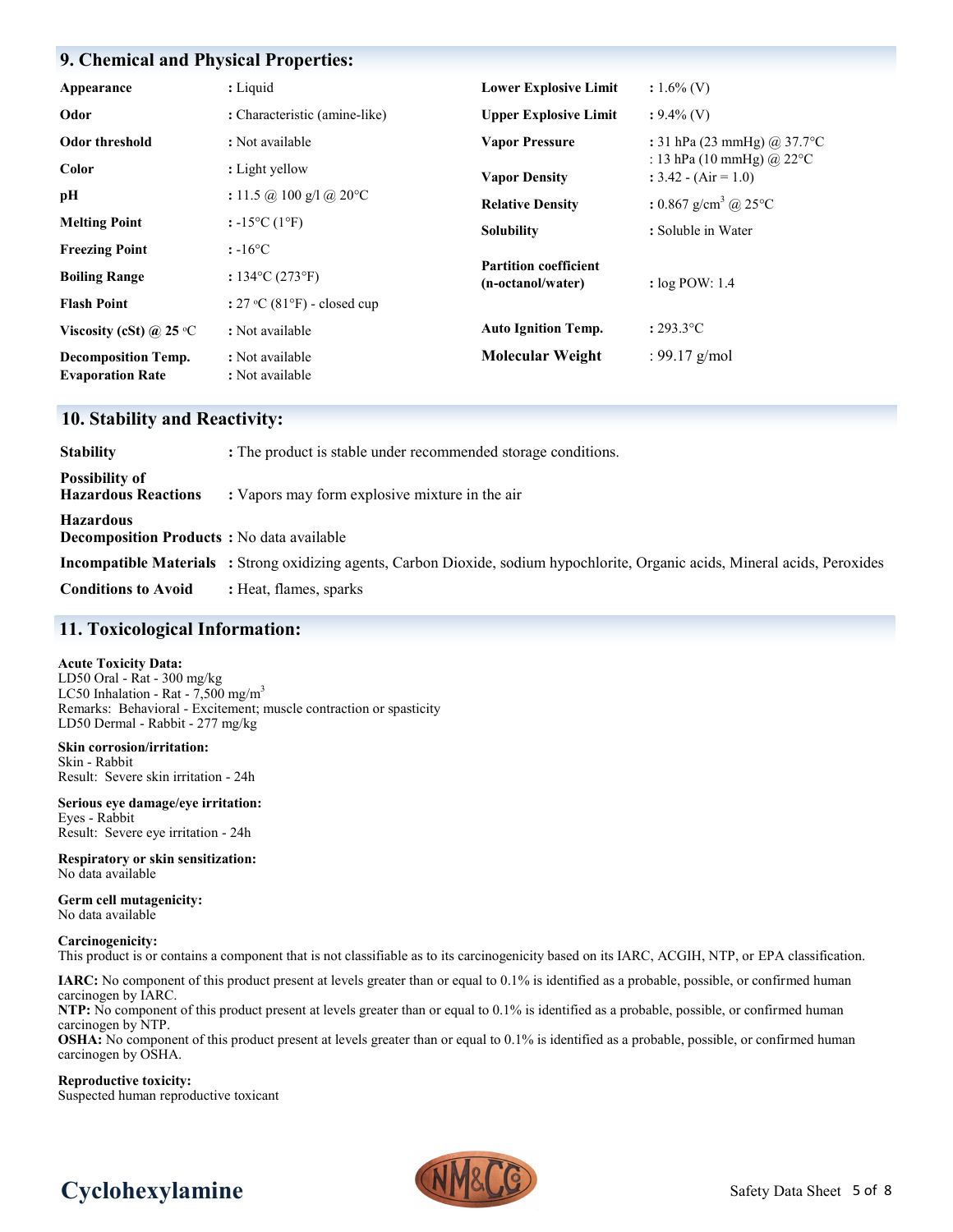## **11. Toxicological Information:**

#### **Specific target organ toxicity - single exposure:** No data available

**Specific target organ toxicity - repeated exposure:**

No data available

**Aspiration Hazard:** No data available

**Additional Information:**

RTECS: GX0700000

Material is extremely destructive to tissue of the mucous membranes and upper respiratory tract, eyes, and skin. Cough, Shortness of breath, Headache, Nausea To the best of our knowledge, the chemical, physical, and toxicological properties have not been thoroughly investigated.

## **12. Ecological Information:**

#### **All work practices must be aimed at eliminating environmental contamination.**

| <b>Toxicity</b>                                                          |                                                                                                                             |
|--------------------------------------------------------------------------|-----------------------------------------------------------------------------------------------------------------------------|
| <b>Toxicity to fish:</b>                                                 | LC50 - Leuciscus idus (Golden orfe) - 44 mg/l - 96h                                                                         |
| <b>Toxicity to daphnia</b><br>and other aquatic<br><b>Invertebrates:</b> | EC50 - Daphnia magna (Water flea) - 49 mg/l - 24h<br>EC0 - Daphnia magna (Water flea) - 22 mg/l - 24h                       |
| Toxicity to algae:                                                       | EC50 - Pseudokirchneriella subcapitata (green algae) - 20 mg/l - 96h                                                        |
| Biodegradability:                                                        | aerobic - Exposure time 20 d<br>Result: 92% - readily biodegradable                                                         |
| <b>Bioaccumulative</b><br>Potential:                                     | No data available                                                                                                           |
| <b>Mobility in soil:</b>                                                 | No data available                                                                                                           |
| <b>Results of PBT and</b><br>vPvB assessment:                            | PBT/vPvB assessment not available as chemical safety assessment not required/not<br>conducted                               |
| <b>Other Adverse effects:</b>                                            | An environmental hazard cannot be excluded in the event of unprofessional handling or disposal.<br>Harmful to aquatic life. |

## **13. Disposal Considerations:**

| <b>Disposal Method</b>  | : Dispose of waste at an appropriate waste disposal facility according to current applicable laws and<br>regulations.                                                                                                          |
|-------------------------|--------------------------------------------------------------------------------------------------------------------------------------------------------------------------------------------------------------------------------|
| <b>For Large Spills</b> | : Contain material and call local authorities for emergency assistance.                                                                                                                                                        |
| <b>Product Disposal</b> | : Dispose of at a supervised incineration facility or an appropriate waste disposal facility according to<br>current applicable local, state and federal laws, regulations and product characteristics at time of<br>disposal. |
| <b>Empty Container</b>  | : Contaminated container should be labeled and disposed in accordance to local, state and federal laws and<br>regulations.                                                                                                     |
| <b>General Comments</b> | : Refer to section 6, accidental release measures for additional information.                                                                                                                                                  |

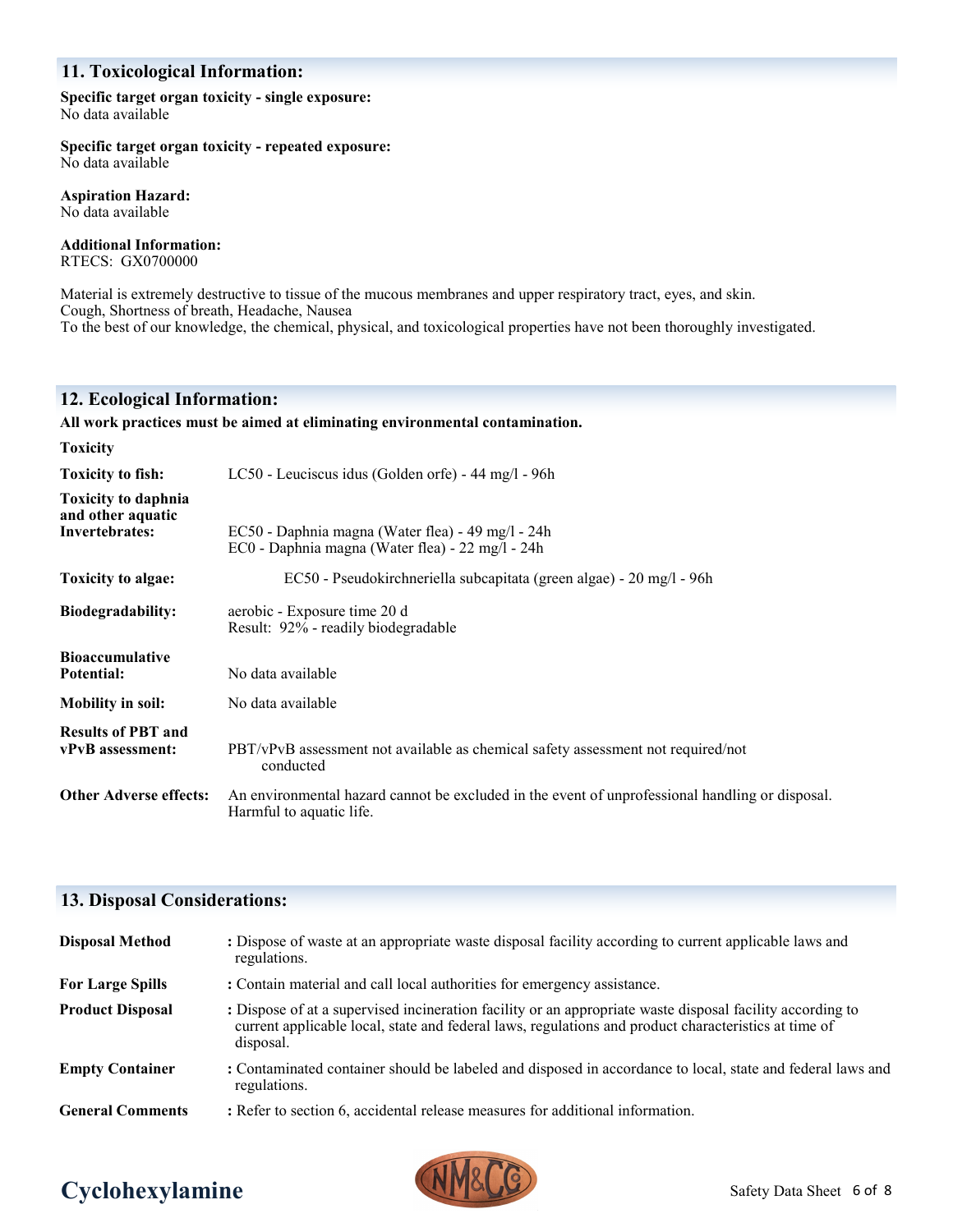### **14. Transport Information:**

| <b>Regulatory</b><br><b>Information</b> | UN No. | <b>Proper Shipping Name</b>                  | <b>UN Class</b> | <b>Packing</b><br>Group | Labels                                 |
|-----------------------------------------|--------|----------------------------------------------|-----------------|-------------------------|----------------------------------------|
| <b>US DOT</b>                           | 2357   | Corrosive Liquids, BASIC,<br>Organic, N.O.S. | 8(3)            | $\mathbf{I}$            | Corrosive Sticker<br>Flammable Sticker |
| <b>IMDG</b>                             | 2357   | Corrosive Liquids, BASIC,<br>Organic, N.O.S. | 8(3)            | $\mathbf{I}$            | Corrosive Sticker<br>Flammable Sticker |
| <b>JATA</b>                             | 2357   | Corrosive Liquids, BASIC,<br>Organic, N.O.S. | 8(3)            | $\mathbf{I}$            | Corrosive Sticker<br>Flammable Sticker |

### **15. Regulatory Information:**

#### **U.S. Federal Regulations:**

**SARA 302 Components:** The following components are subject to reporting levels established by SARA Title III, section 302: Cyclohexylamine CAS No. 108-91-8

- **SARA 313 Components:** This material does not contain any chemical components with known CAS numbers that exceed the threshold (De Minimis) reporting levels established by SARA Title III, Section 313
- **SARA 311/312:** Fire Hazard, Acute Health Hazard, Chronic Health Hazard

**Massachusetts Right to know Components:** Cyclohexylamine CAS No. 108-91-8

**Pennsylvania Right to know Components:** Cyclohexylamine CAS No. 108-91-8

**New Jersey Right to know Components:** Cyclohexylamine CAS No. 108-91-8

**New Jersey Environmental Hazardous Substances** 

**and/or New Jersey RTK Special Hazardous:** Cyclohexylamine CAS No. 108-91-8

**California Proposition 65 Components:** This product does not contain any chemicals known the to State of California to cause cancer, birth defects or any other reproductive harm.

**WHMIS Canada:** Class B-2: Flammable liquid with a flash point lower than 37.8°C. Class D-1B: Material causing immediate and serious toxic effects (TOXIC). Class E: Corrosive liquid

#### **OSHA Hazcom Standard Rating:** Hazardous

**US Toxic Substances Control Act:** Listed on the TSCA inventory

**US EPA CERCLA Hazardous Substances (40 CFR 302):** Not listed

#### **US EPA Resource Conservation and Recovery Act (RCRA) Composite List of Hazardous Wastes and Appendix VIII Hazardous Constituents (40 CFR 261):**

When discarded in its purchased form, this product meets the criteria of ignitability and should be managed as a hazardous waste (EPA Hazardous Waste Number D001). (40 CFR 261.20-24) When discarded in its purchased form, this product meets the criteria of corrosivity and should be managed as a hazardous waste (EPA Hazardous Waste Number D002). (40 CFR 261.20-24).